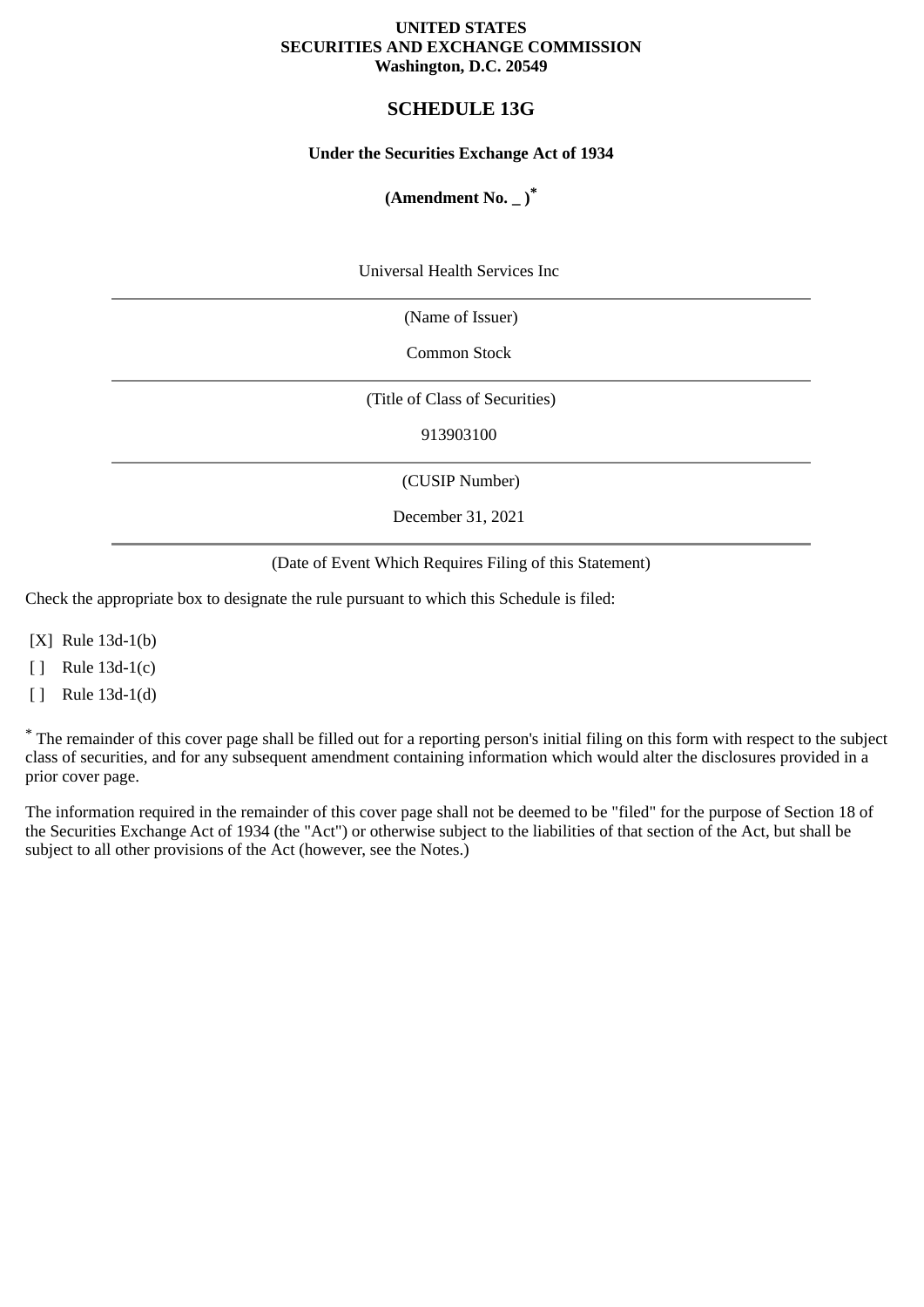| 1.                                                                | <b>NAMES OF REPORTING PERSONS</b><br>I.R.S. IDENTIFICATION NO. OF ABOVE PERSONS (ENTITIES ONLY) |                  |  |
|-------------------------------------------------------------------|-------------------------------------------------------------------------------------------------|------------------|--|
|                                                                   | Invesco Ltd.<br>98-0557567                                                                      |                  |  |
| 2.                                                                | CHECK THE APPROPRIATE BOX IF A MEMBER OF A GROUP*                                               |                  |  |
|                                                                   | $(a)$ [ ]<br>$(b)$ []                                                                           |                  |  |
| 3.                                                                | <b>SEC USE ONLY</b>                                                                             |                  |  |
| 4.                                                                | CITIZENSHIP OR PLACE OF ORGANIZATION                                                            |                  |  |
|                                                                   | Bermuda                                                                                         |                  |  |
| <b>NUMBER OF</b>                                                  | 5. SOLE VOTING POWER                                                                            | 3,691,037        |  |
| <b>SHARES</b><br><b>BENEFICIALLY</b>                              | <b>6. SHARED VOTING POWER</b>                                                                   | $\mathbf{0}$     |  |
| <b>OWNED BY</b><br><b>EACH</b><br><b>REPORTING</b><br>PERSON WITH | 7. SOLE DISPOSITIVE POWER                                                                       | 3,811,217        |  |
|                                                                   | 8. SHARED DISPOSITIVE POWER                                                                     | $\boldsymbol{0}$ |  |
| 9.                                                                | AGGREGATE AMOUNT BENEFICIALLY OWNED BY EACH REPORTING PERSON                                    |                  |  |
|                                                                   | 3,811,217                                                                                       |                  |  |
| 10.                                                               | CHECK IF THE AGGREGATE AMOUNT IN ROW (9) EXCLUDES CERTAIN SHARES                                |                  |  |
|                                                                   | $\lceil$                                                                                        |                  |  |
| 11.                                                               | PERCENT OF CLASS REPRESENTED BY AMOUNT IN ROW (9)                                               |                  |  |
|                                                                   | 5.2%                                                                                            |                  |  |
| 12.                                                               | TYPE OF REPORTING PERSON                                                                        |                  |  |
|                                                                   | HC, IA                                                                                          |                  |  |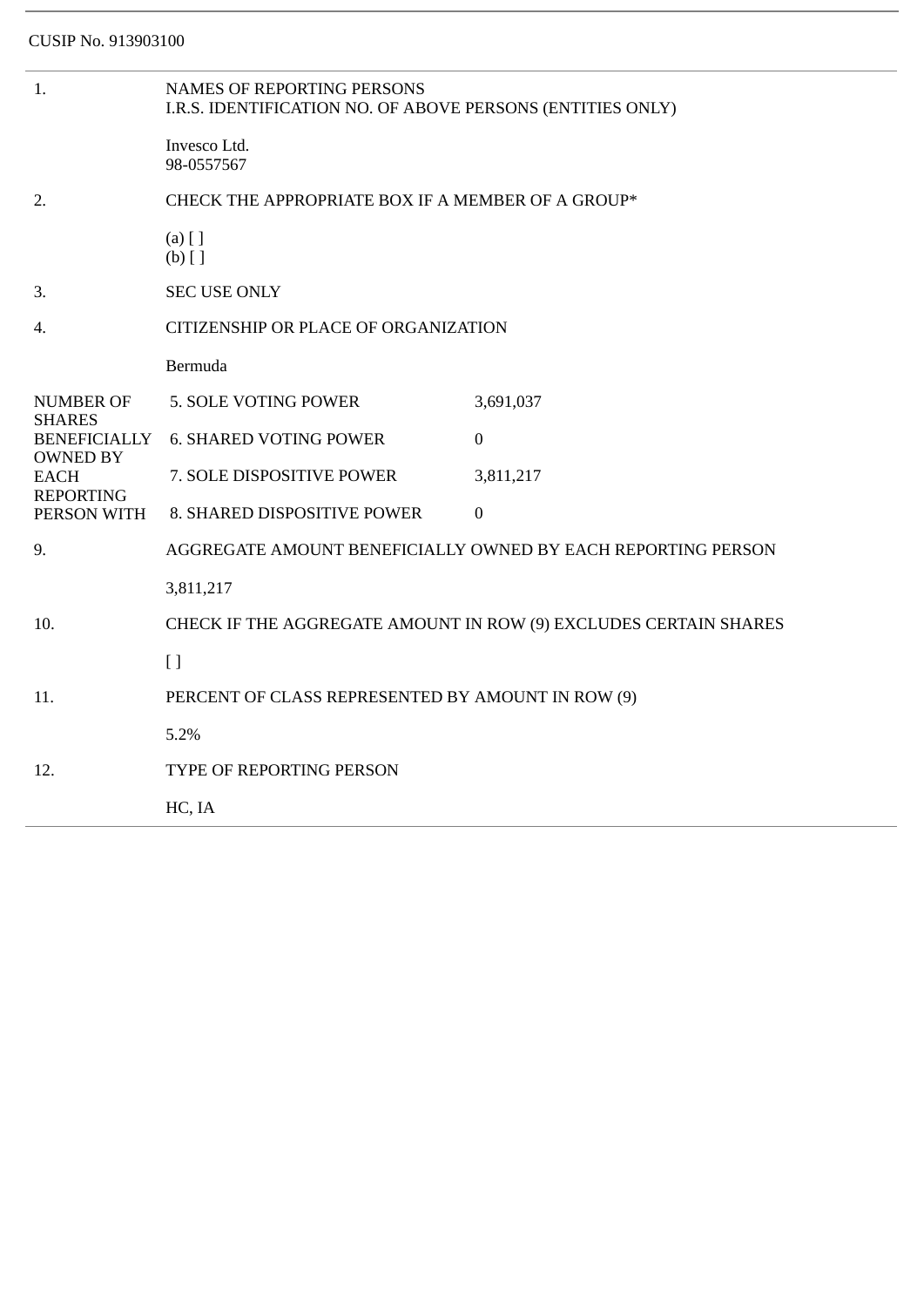| ×<br>٠<br>M.<br>۰, | ٠ |
|--------------------|---|
|--------------------|---|

| 1111111. |     |                                                                                                                               |                                                                                                                                                                  |  |  |
|----------|-----|-------------------------------------------------------------------------------------------------------------------------------|------------------------------------------------------------------------------------------------------------------------------------------------------------------|--|--|
|          | (a) | <b>Name of Issuer</b><br>Universal Health Services Inc                                                                        |                                                                                                                                                                  |  |  |
|          | (b) | <b>Address of Issuer's Principal Executive Offices</b><br>367 South Gulph Road, P O Box 61558, King of Prussia, PA 19406      |                                                                                                                                                                  |  |  |
| Item 2.  |     |                                                                                                                               |                                                                                                                                                                  |  |  |
|          | (a) | <b>Name of Person Filing</b><br>Invesco Ltd. ("Invesco Ltd.")                                                                 |                                                                                                                                                                  |  |  |
|          | (b) | <b>Address of Principal Business Office or, if None, Residence</b><br>1555 Peachtree Street NE, Suite 1800, Atlanta, GA 30309 |                                                                                                                                                                  |  |  |
|          | (c) | Citizenship<br>Bermuda                                                                                                        |                                                                                                                                                                  |  |  |
|          | (d) | <b>Title of Class of Securities</b><br><b>Common Stock</b>                                                                    |                                                                                                                                                                  |  |  |
|          | (e) | 913903100                                                                                                                     | <b>CUSIP Number</b>                                                                                                                                              |  |  |
| Item 3.  |     | If This Statement is Filed Pursuant to Rule 13d-1(b), or 13d-2(b) or (c), Check Whether the Person Filing is a:               |                                                                                                                                                                  |  |  |
|          | (a) | $\begin{array}{c} \square \end{array}$                                                                                        | Broker or dealer registered under Section 15 of the Act (15 U.S.C. 780).                                                                                         |  |  |
|          | (b) | $\lceil$                                                                                                                      | Bank as defined in Section 3(a)(6) of the Act (15 U.S.C. 78c).                                                                                                   |  |  |
|          | (c) | $\lceil$                                                                                                                      | Insurance Company as defined in Section 3(a)(19) of the Act (15 U.S.C. 78c).                                                                                     |  |  |
|          | (d) | [ ]                                                                                                                           | Investment Company registered under Section 8 of the Investment Company Act of 1940 (15 U.S.C.<br>80a-8).                                                        |  |  |
|          | (e) | [X]                                                                                                                           | An investment adviser in accordance with Rule 240.13d-1(b)(1)(ii)(E);                                                                                            |  |  |
|          | (f) | $\begin{array}{c} \square \end{array}$                                                                                        | An employee benefit plan or endowment fund in accordance with Rule 240.13d-1(b)(1)(ii)(F);                                                                       |  |  |
|          | (g) | [X]                                                                                                                           | A parent holding company or control person in accordance with Rule 240.13d-1(b)(1)(ii)(G);                                                                       |  |  |
|          | (h) | [ ]                                                                                                                           | A savings association as defined in Section 3(b) of the Federal Deposit Insurance Act (12 U.S.C.<br>1813);                                                       |  |  |
|          | (i) | [ ]                                                                                                                           | A church plan that is excluded from the definition of an investment company under Section $3(c)(14)$<br>of the Investment Company Act of 1940 (15 U.S.C. 80a-3); |  |  |
|          | (i) | $[ \ ]$                                                                                                                       | Group, in accordance with Rule 240.13d-1(b)(1)(ii)(J).                                                                                                           |  |  |
| Item 4.  |     | Ownership.                                                                                                                    |                                                                                                                                                                  |  |  |

Provide the following information regarding the aggregate number and percentage of the class of securities of the issuer identified in Item 1.

(a) Amount Beneficially Owned:

Invesco Ltd. , in its capacity as a parent holding company to its investment advisers, may be deemed to beneficially own 3,811,217 shares of the Issuer which are held of record by clients of Invesco Ltd. ..

(b) Percent of Class:

5.2%

(c) Number of shares as to which such person has:

| (i)   | sole power to vote or to direct the vote                   | 3,691,037 |
|-------|------------------------------------------------------------|-----------|
| (ii)  | shared power to vote or to direct the vote                 |           |
| (iii) | sole power to dispose or to direct the disposition<br>of   | 3,811,217 |
| (iv)  | shared power to dispose or to direct the<br>disposition of |           |

# **Item 5. Ownership of Five Percent or Less of Class.**

If this statement is being filed to report the fact that as of the date hereof the reporting person has ceased to be the beneficial owner of more than five percent of the class of securities, check the following: []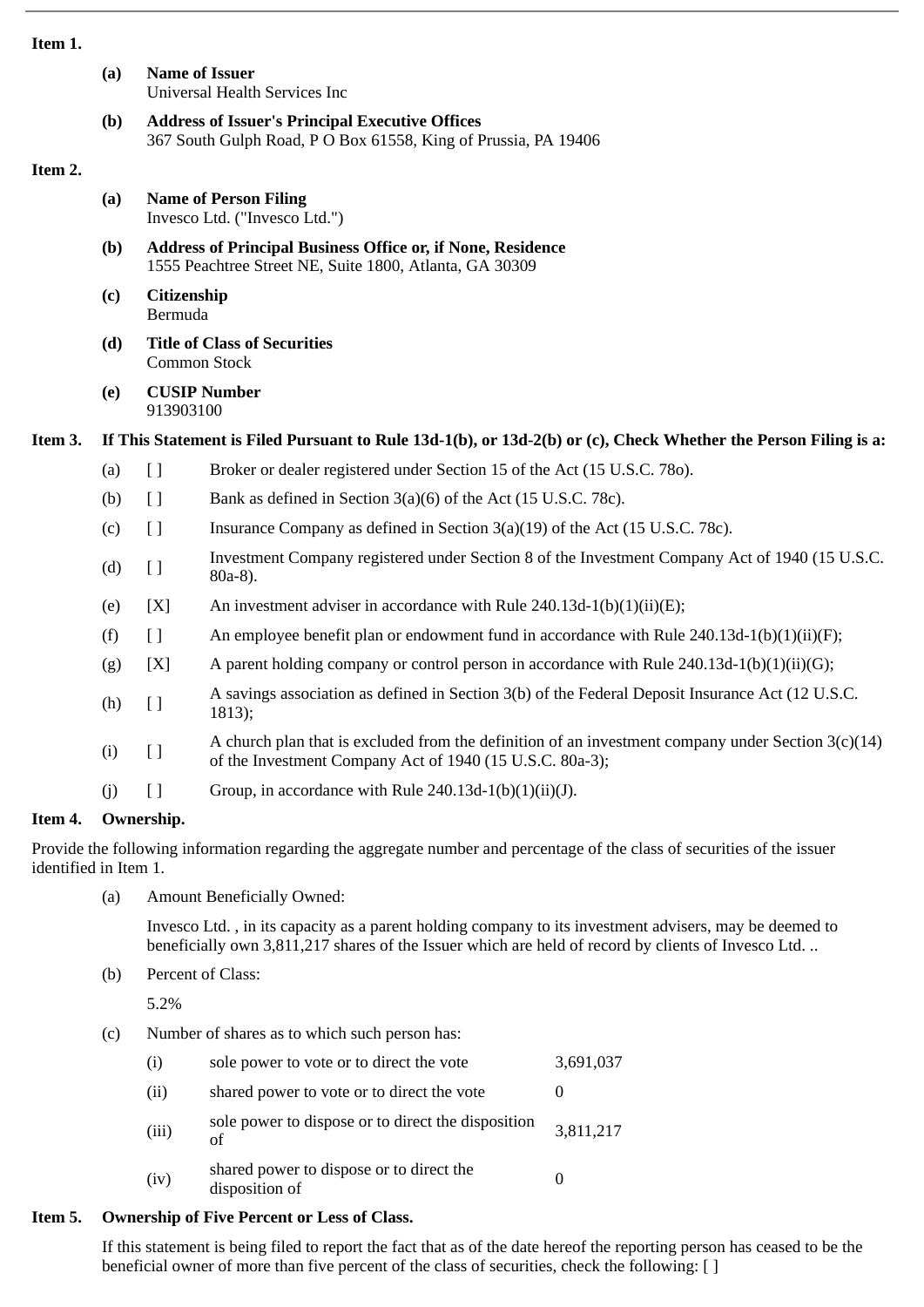#### **Item 6. Ownership of More than Five Percent on Behalf of Another Person.**

However, no one individual has greater than 5% economic ownership. The shareholders of the Fund have the right to receive or the power to direct the receipt of dividends and proceeds from the sale of securities listed above.

#### **Item 7. Identification and Classification of the Subsidiary Which Acquired the Security Being Reported on by the Parent Holding Company.**

Invesco Advisers, Inc. Invesco Asset Management Deutschland GmbH Invesco Asset Management Japan Ltd Invesco Hong Kong Ltd Invesco Investment Advisers, LLC Invesco Capital Management LLC

#### **Item 8. Identification and Classification of Members of the Group.**

Not Applicable. This schedule is not being filed pursuant to Rule 13d-1(b)(1)(ii)(J) or Rule 13d-1(d).

#### **Item 9. Notice of Dissolution of Group.**

Not Applicable

### **Item 10. Certification.**

By signing below, I certify that, to the best of my knowledge and belief, the securities referred to above were acquired and are held in the ordinary course of business and were not acquired and are not held for the purpose of or with the effect of changing or influencing the control of the issuer of the securities and were not acquired and are not held in connection with or as a participant in any transaction having that purpose or effect.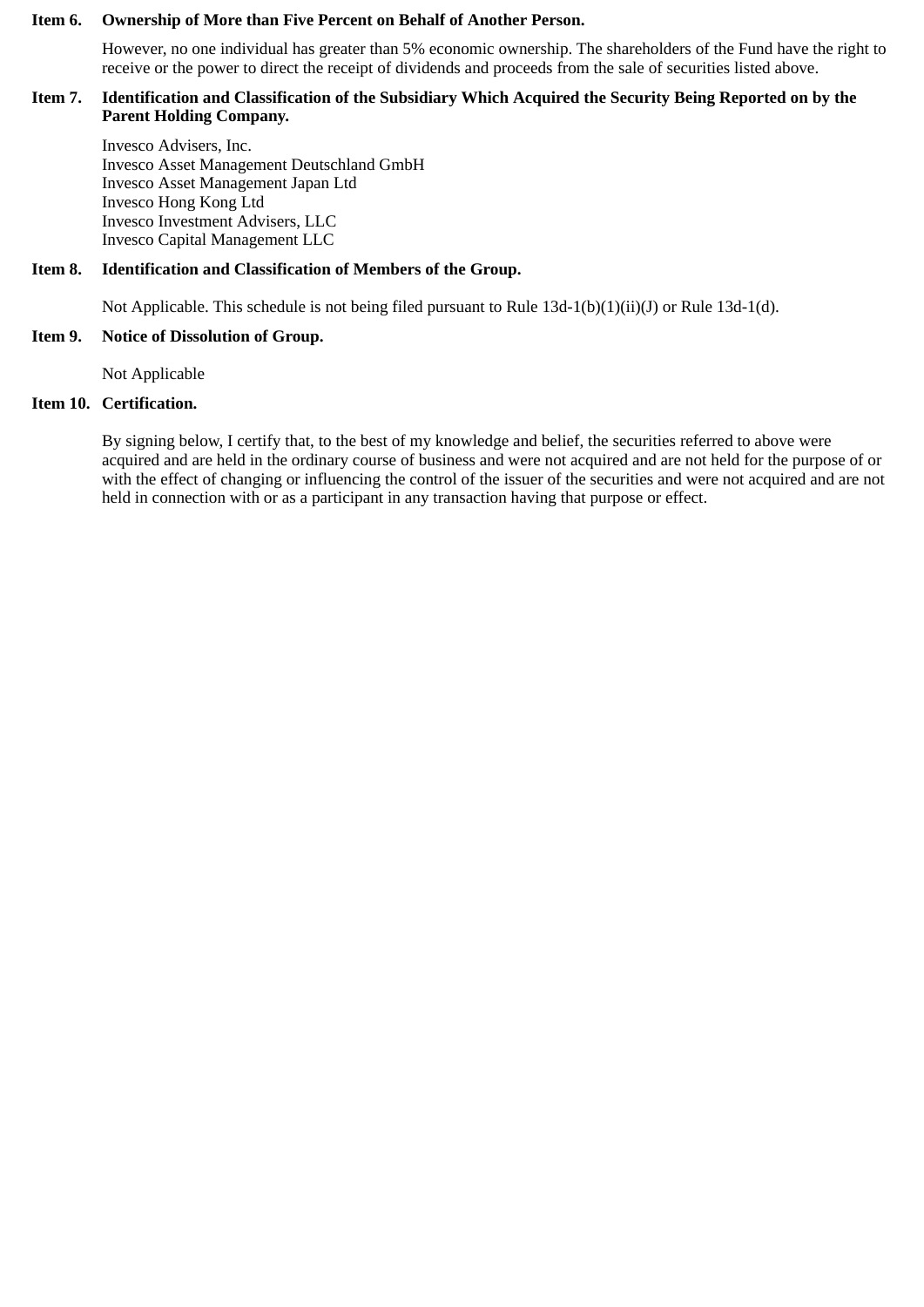## **SIGNATURE**

After reasonable inquiry and to the best of my knowledge and belief, I certify that the information set forth in this statement is true, complete and correct.

Invesco Ltd. By: /s/ Robert R. Leveille Date: February 11, 2022 Name: Robert R. Leveille Title: Global Head of Compliance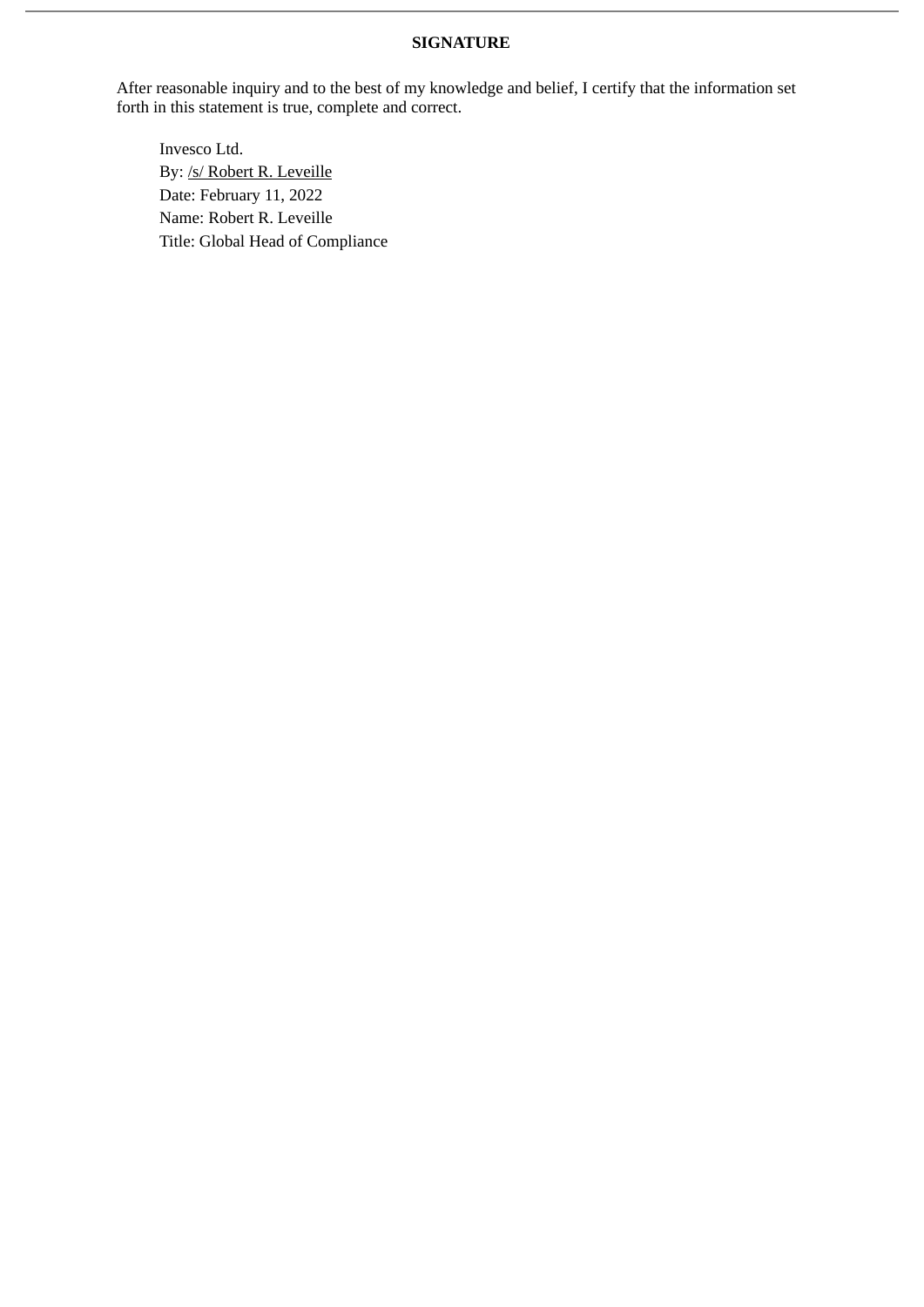#### **JOINT FILING AGREEMENT**

In accordance with Rule 13d-1(k) (l) under the Securities Exchange Act of 1934, as amended, the undersigned hereby agree to the joint filing of the attached Schedule 13G, and any and all amendments thereto, and expressly authorize Invesco Ltd., as the ultimate parent company of each of its undersigned subsidiaries, to file such Schedule 13G, and any and all amendments thereto, on behalf of each of them.

Dated: 28/01/2022

Invesco Ltd. By: /s/ Robert R. Leveille Name: Robert R. Leveille Title: Global Head of Compliance

Invesco Advisers, Inc. By: /s/ Todd F. Kuehl Name: Todd F. Kuehl Title: Chief Compliance Officer

Invesco Canada Ltd. By: /s/ Kate Archibald Name: Kate Archibald Title: SVP, Head of Compliance, and Chief Compliance Officer

Invesco Trust Company By: /s/ Veronica Castillo Name: Veronica Castillo Title: Authorized Signatory

Invesco Hong Kong Limited By: /s/ Lee Siu Mei Name: Lee Siu Mei Title: Authorized Signatory

Invesco Hong Kong Limited By: /s/ Pang Sin Chu Name: Pang Sin Chu Title: Authorized Signatory

Invesco Asset Management Deutschland GmbH By: /s/ Alexander Taft Name: Alexander Taft Title: MD - Struct. Finance, Europe

Invesco Asset Management Limited By: /s/ Chris Edge Name: Chris Edge Title: Head of UK Compliance

Invesco Management S.A. By: /s/ Peter Carroll Name: Peter Carroll Title: Head EMEA Delegation Oversight

Invesco Taiwan Limited By: /s/ Jacky Hsiao Name: Jacky Hsiao Title: General Manager

Invesco Asset Management (Japan) Limited By: /s/ Tsuyoshi Mochiyama Name: Tsuyoshi Mochiyama Title: Head of Compliance

Invesco Asset Management Singapore Limited By: /s/ Lee Siu Mei Name: Lee Siu Mei Title: Authorized Signatory